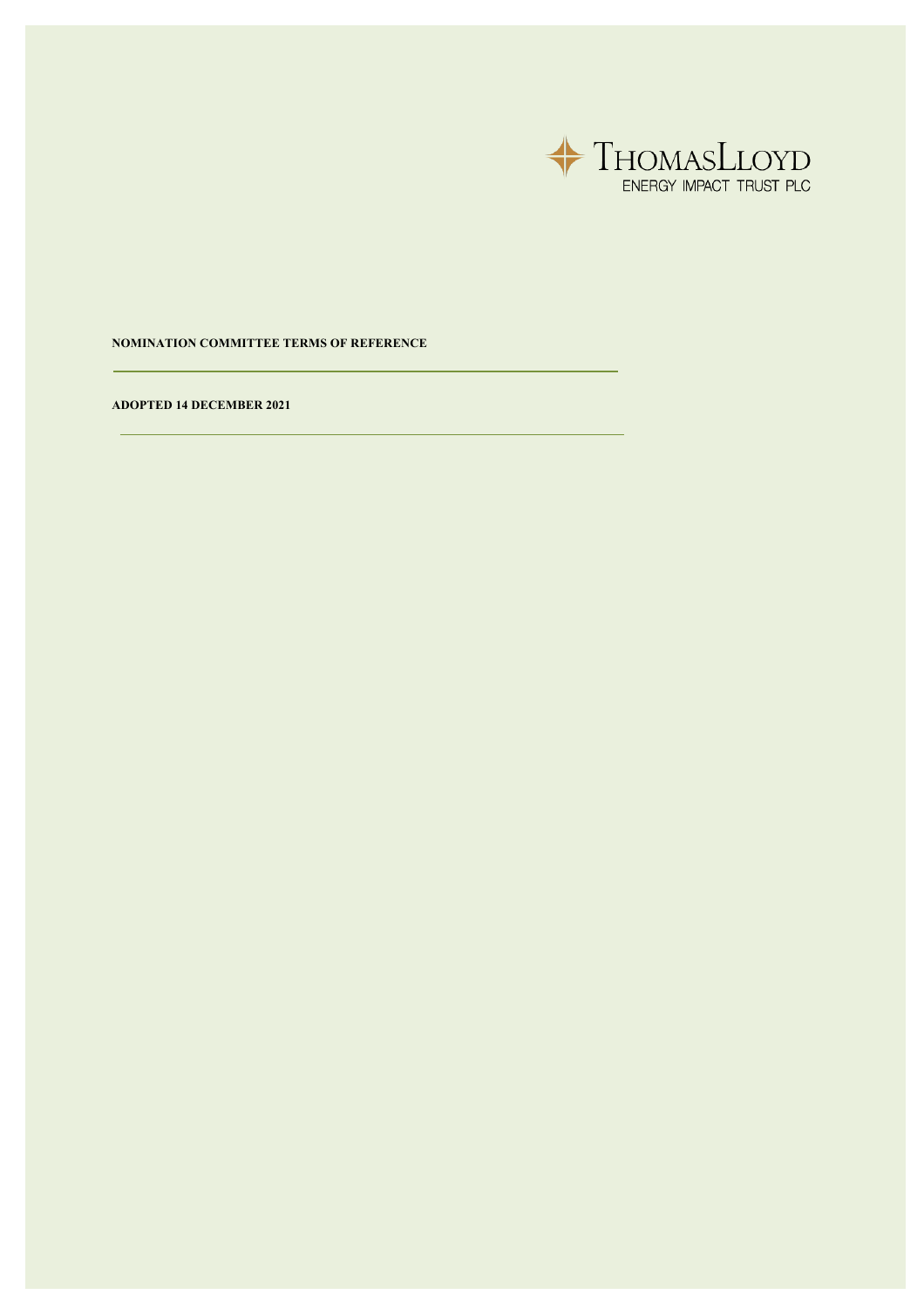

# **THOMASLLOYD ENERGY IMPACT TRUST PLC**

## **NOMINATION COMMITTEE TERMS OF REFERENCE**

#### **1 DEFINITIONS**

- 1.1 Reference to the "**Company**" shall mean ThomasLloyd Energy Impact Trust PLC.
- 1.2 Reference to the "**Committee**" shall mean the Nomination Committee.
- 1.3 Reference to the "**Board**" shall mean the board of directors of the Company.
- 1.4 Unless otherwise stated, reference to "**Chair**" shall mean the Chair of the Committee.
- 1.5 Reference to the "**Market Abuse Regulation**" shall mean the UK version of Regulation (EU) No 596/2014 of the European Parliament and of the Council on 16 April 2014 on market abuse, which is part of UK law by virtue of the European Union (Withdrawal) Act 2018.
- 1.6 Reference to the "**Prospectus Regulation**" shall mean the UK version of Regulation (EU) 2017/1129 of the European Parliament and of the Council of 14 June 2017 on the prospectus to be published when securities are offered to the public or admitted to trading on a regulated market, and repealing Directive 2003/71/EC, which is part of UK law by virtue of the European Union (Withdrawal) Act 2018, as amended by The Prospectus (Amendment, etc) (EU Exit) Regulations 2019.
- 1.7 Unless otherwise stated reference to "**Secretary**" shall mean the Secretary of the Committee.
- 1.8 Unless otherwise stated, a reference to:
	- (a) any EU directive, EU regulation, EU decision, EU tertiary legislation or provision of the EEA agreement (an "**EU Matter**") which is to form part of UK domestic law by application of section 3 of the European Union (Withdrawal) Act 2018 shall be read as a reference to that EU Matter as it forms (by virtue of section 3 of the European Union (Withdrawal) Act 2018) part of UK domestic law and as modified by domestic law from time to time; and
	- (b) any EU entity shall be read as a reference to the UK institution, authority or body to which its functions were transferred,

and words and expressions used in this paragraph 1.8 shall have the meanings given to them respectively in the European Union (Withdrawal) Act 2018.

### **2 CONSTITUTION AND PURPOSE**

- 2.1 The Committee has been established by resolution of the Board and is to be known as the Nomination Committee.
- 2.2 The role of the Committee is to assist the Board by leading the process for appointments to the Board, ensure plans are in place for orderly succession to the Board, and oversee the development of a diverse pipeline for succession. The Committee will assist the Board in ensuring the Board's composition is regularly reviewed and refreshed, having regard to statutory and regulatory requirements applicable to the Company and in accordance with the articles of incorporation of the Company (the "Articles").
- 2.3 These terms of reference may be amended from time to time by a resolution of the Board.

#### **3 MEMBERSHIP**

- 3.1 The Committee shall comprise at least three members. Members of the Committee shall be appointed by the Board, on the recommendation of the Nomination Committee in consultation with the Chair of the Committee. The Board shall appoint the Chair who shall be an independent non-executive director.
- 3.2 All members of the Committee shall be independent non-executive directors. The chair of the Board may also serve on the Committee and as Chair but shall not act as Chair when it is dealing with the appointment of their successor.
- 3.3 Appointments to the Committee shall be for a period of up to three years, which may be extended by further three year periods, provided the members continue to be independent.
- 3.4 The Board shall regularly review the membership of the Committee to ensure that its membership is refreshed and undue reliance is not placed on particular individuals
- 3.5 Only members of the Committee have the right to attend Committee meetings. However, other individuals (if not members of the Committee) such as other directors of the Company, representatives of the alternative investment fund manager, the investment manager or other external advisers may be invited to attend all or part of any meeting, as and when appropriate and necessary.
- 3.6 The Board may fill vacancies in the Committee by appointment from amongst the Board.
- 3.7 Each member of the Committee shall disclose to the Committee:
	- (a) any personal financial or other interest in any matter to be decided by the Committee; or
	- (b) any potential conflict of interest arising from a cross-directorship or otherwise,
- 3.8 and any such member shall abstain from voting on resolutions of the Committee in relation to which such interest exists and from participating in the discussions concerning such resolutions and (if so required by the Board) shall resign from the Committee.
- 3.9 Members of the Committee shall at all times give due consideration to the Association of Investment Companies Code of Corporate Governance as applicable to the Company (the "**AIC Code**") and any other laws, codes, rules and regulations applicable to the Company.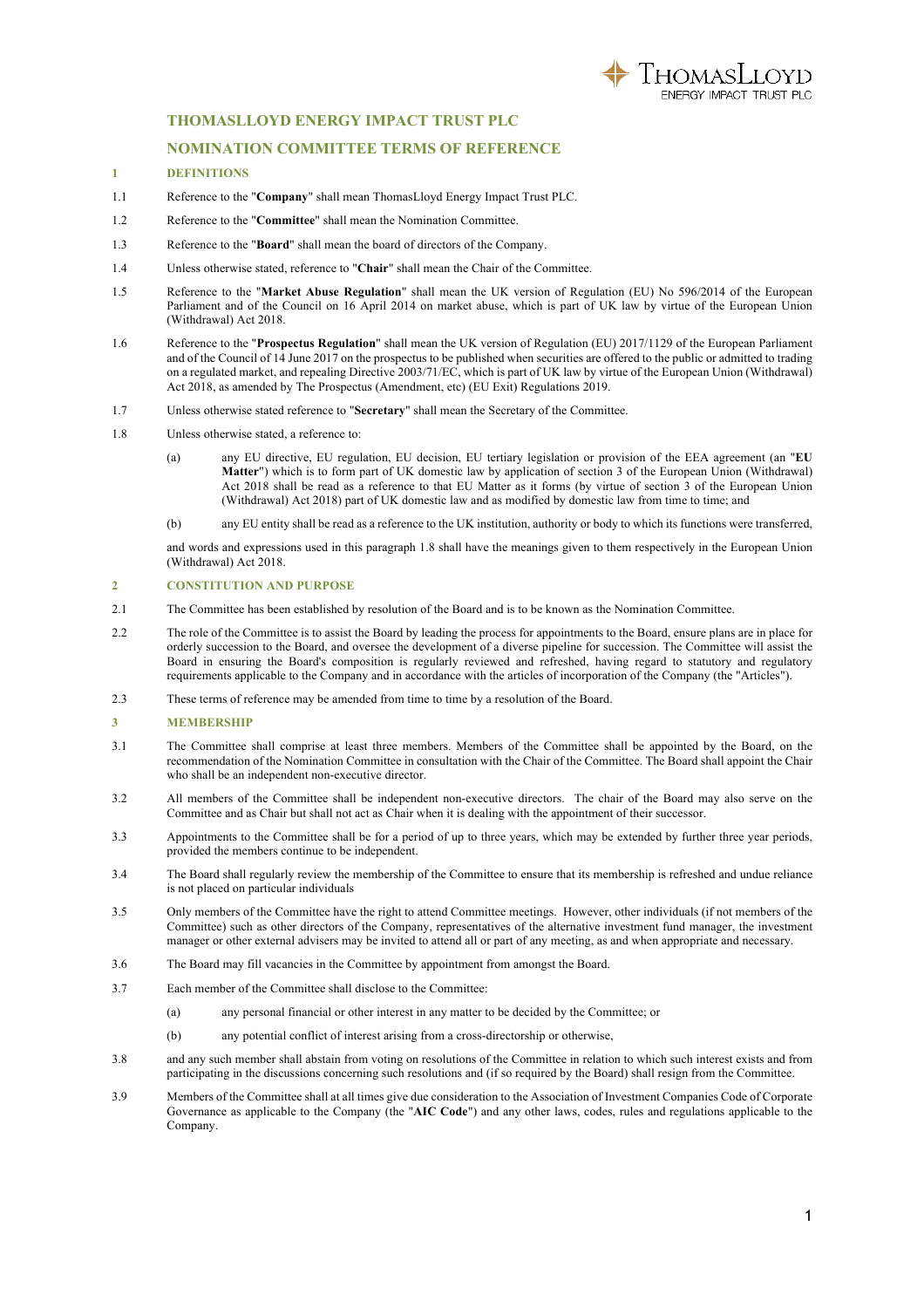

## **4 SECRETARY**

- 4.1 The company secretary, or its nominee, shall act as the secretary of the Committee and will ensure that the Committee receives information and papers in a timely manner to enable full and proper consideration to be given to issues.
- 4.2 The Committee shall have access to the services of the Secretary on all Nomination Committee matters, including: assisting the Chair in planning the Committee's work, drafting meeting agendas, maintaining minutes, drafting of material about its activities for the annual report, collection and distribution of information and provision of any necessary practical support.

## **5 QUORUM AND VOTING ARRANGEMENTS**

- 5.1 The quorum necessary for the transaction of business shall be two members of the Committee. A duly convened meeting of the Committee at which a quorum is present shall be competent to exercise all or any of the authorities, powers and discretions vested in or exercisable by the Committee.
- 5.2 Members may participate in a meeting of the Committee by being physically present together or by means of a telephone or video conference or other communication equipment, provided that all persons participating in the meeting are able to hear and speak to each other throughout such meeting. Any matters to be determined by the Committee shall be decided by a majority of the votes cast at a meeting of the Committee called for such purpose. Each member of the Committee shall have one vote which may be cast on matters considered at the meeting of the Committee. Any action of the Committee may also be taken by an instrument or instruments in writing signed by all members of the Committee (including in counterparts) and any such action shall be as effective as if it had been decided by a majority of votes cast at a meeting of the Committee called for such purpose.
- 5.3 Except where he or she has a personal interest, the Chair shall have a casting vote.
- 5.4 In the absence of the Chair and/or an appointed deputy, the remaining members present shall elect one of themselves to chair the meeting.
- 5.5 A resolution in writing or via email and signed or otherwise approved via electronic signature by all Committee members will be as effective as a resolution passed at a Committee meeting. Any written resolution shall be tabled and noted at the next meeting of the Committee.

#### **6 FREQUENCY OF MEETINGS**

The Committee shall meet at least once a year and otherwise at any such time as deemed appropriate by the Committee.

#### **7 NOTICE OF MEETINGS**

- 7.1 Meetings of the Committee shall be convened by the Secretary at the request of any of its members.
- 7.2 Unless varied by these terms of reference, meetings and proceedings of the Committee will be governed by the provisions of the Articles regulating the meetings and proceedings of directors.
- 7.3 Unless otherwise agreed by the Committee, notice of each meeting confirming the venue, time and date together with an agenda of items to be discussed, shall be forwarded to each member of the Committee and any other person required to attend and all other non-executive directors no later than five working days before the date of the meeting. The Secretary or its nominee shall ensure that supporting information and papers shall be sent to Committee members and other attendees as appropriate at the same time.
- 7.4 Notices, agendas and supporting papers will be sent in electronic form.

#### **8 MINUTES OF MEETINGS**

- 8.1 The Secretary shall minute the proceedings and resolutions of all meetings of the Committee, including recording the names of those present and in attendance.
- 8.2 The Secretary shall ascertain at the beginning of each meeting the existence of any conflicts of interest and minute them accordingly.
- 8.3 Draft minutes of Committee meetings shall be agreed with the Chair and then circulated promptly to all members of the Board, unless it would be inappropriate to do so in the opinion of the Chair.

### **9 ANNUAL GENERAL MEETING**

- 9.1 The Chair shall attend the Company's annual general meeting prepared to respond to any shareholder questions on the Committee's activities.
- 9.2 A section of the Annual Report shall describe the work of the Committee as required by the AIC Code, which shall be approved by the Committee. It shall include:
	- (a) The activities of the Committee, including its membership and frequency of and attendance at its meetings;
	- (b) the process in relation to appointments, its approach to succession planning and how both support developing a diverse pipeline;
	- (c) how the Board evaluation has been conducted, the nature and extent of an external evaluator's contact with the Board and individual directors, the outcomes and actions taken, and how it has or will influence Board composition;
	- (d) the policy on diversity and inclusion, its objectives and linkage to the Company's strategy, how it has been implemented and progress on achieving the objectives; and
	- (e) to the extent that an external search consultancy has been engaged, the name of such external search consultancy and a statement about any other connection it has with the Company or the directors of the Company.

#### **10 DUTIES**

10.1 The Committee should have oversight of, and carry out the duties below for, the Company, major subsidiary undertakings (if any)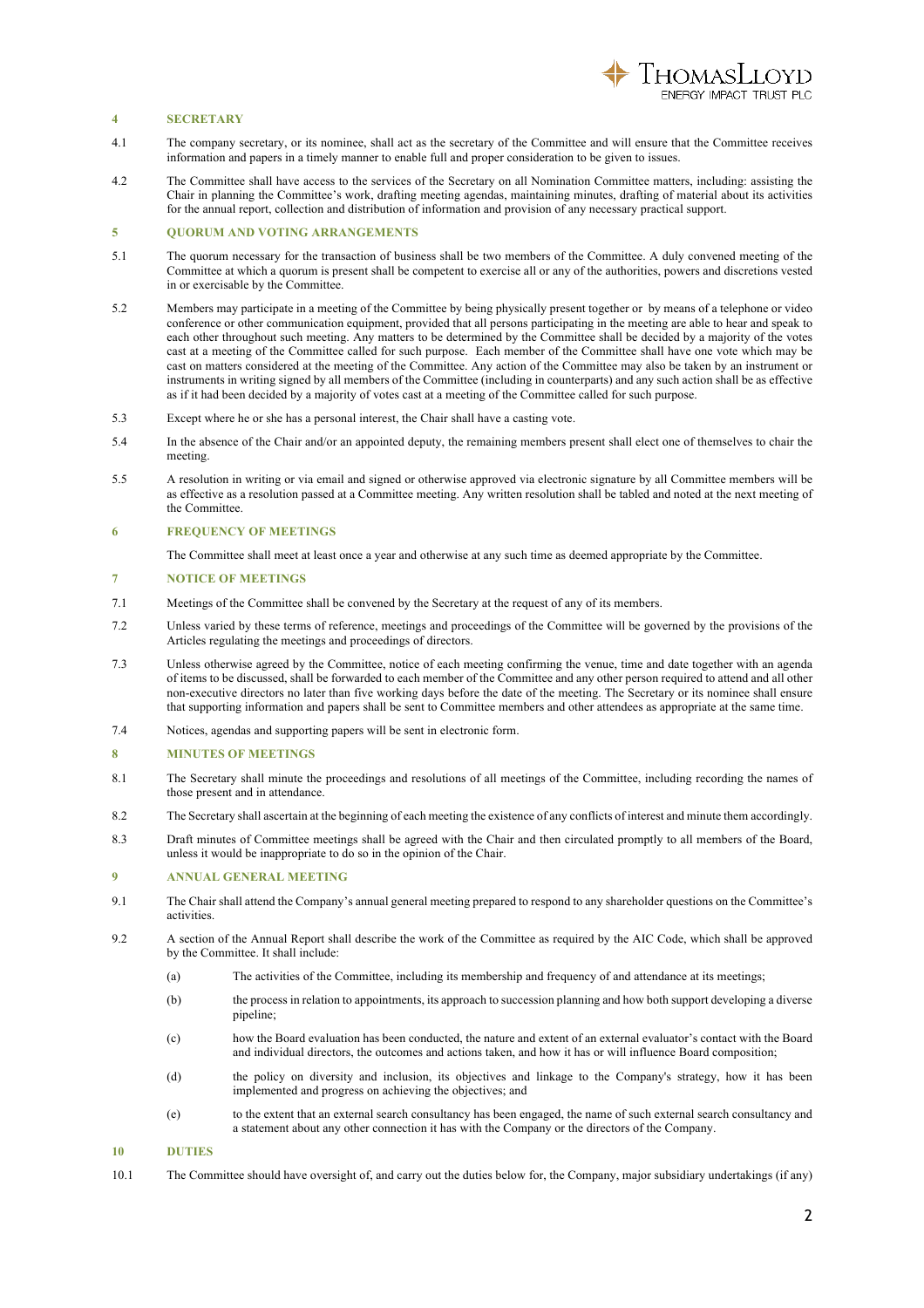

and the group as a whole, as appropriate.

## 10.2 The Committee shall:

- (a) annually conduct a formal review of the structure, size, composition (including the skills, knowledge, experience and diversity) and performance of the Board as a whole (including the chair and its committees) and make recommendations to the Board with regard to any changes;
- (b) prepare a policy on the tenure of the chair and the Board;
- (c) to satisfy itself with regard to succession planning, give full consideration to the development of a diverse pipeline for orderly succession of appointments for directors in the course of its work, taking into account the challenges and opportunities facing the Company, and the skills and expertise needed on the Board in the future;
- (d) keep up to date and fully informed about strategic issues and commercial changes affecting the Company and the market in which it operates;
- (e) be responsible for identifying and nominating for the approval of the Board, candidates to fill Board vacancies as and when they arise:
- (f) before any appointment is made by the Board, evaluate the balance of skills, knowledge, experience and diversity on the Board, and, in the light of this evaluation, prepare a description of the role and capabilities required for a particular appointment. In identifying suitable candidates the Committee shall:
	- (i) consider the use of open advertising or the services of external advisers to facilitate the search;
	- (ii) consider candidates from a wide range of backgrounds;
	- (iii) consider candidates on merit and against objective criteria and with due regard for the benefits of diversity on the Board, including gender, social and ethnic backgrounds, cognitive and personal strengths; and
	- (iv) consider candidates' other commitments and ensure appointees have enough time available to devote to the position;
- (g) to seek advice from external advisers or use open advertising (or both), if appropriate, in relation to seeking and selecting candidates for any appointments;
- (h) prepare and maintain the Company's diversity and inclusion policy and make recommendations to the Board regarding the policy on diversity and inclusion;
- (i) for the appointment of a Chair of the Board, the Committee should prepare a job specification, including the time commitment expected recognising the need for availability in the event of a crisis. A proposed Chair of the Board's other significant commitments should be disclosed to the Board before appointment and any changes to the Chair of the Board's commitments should be reported to the Board as they arise;
- (j) prior to the appointment of a director, the proposed appointee should be required to disclose any other business interests that may result in a conflict of interest and be required to report any future business interests that could result in a conflict of interest;
- (k) ensure that on appointment to the Board, directors receive a formal letter of appointment setting out clearly what is expected of them in terms of time commitment, committee service and involvement outside board meetings;
- (l) assist the chair of the Board with considering having a regular externally facilitated board evaluation, in line with the recommendations of the AIC Code;
- (m) assist the chair of the Board with the implementation of an annual evaluation process to assess the overall and individual performance and effectiveness of the Board and its committees, including consideration of balance of skills, experience, independence and knowledge of the Company, its diversity, including gender, social and ethnic backgrounds, how the Board works together as a unit and other factors relevant to the Board's effectiveness;
- (n) review the results of the Board performance evaluation process that relate to the composition of the Board;
- (o) to investigate and make recommendations to the Board concerning any matters relating to the continuation in office as a director of any director at any time, including the suspension or termination of service of a director subject to the Articles and the provisions of applicable law and their letter of appointment (where applicable);
- (p) to make recommendations to the Board on the proposal for the re-election by shareholders of any director under the AIC Code having due regard to their performance and ability to continue to contribute to the Board in the light of the knowledge, skills and experience required and the need for progressive refreshing of the Board;
- (q) as regards the re-election of any director, to review the performance of the director, taking into account the results of the performance evaluation conducted by the Board, to assist the Board in making the disclosures required under the AIC Code;
- (r) ensure that the Company maintains a dialogue with shareholders about succession planning, the appointment of directors, the re-election of any directors under the retirement provisions in the Articles and the work of the Nomination Committee;
- (s) review annually the time required from non-executive directors. A performance evaluation should be used to assess whether the non-executive directors are spending enough time to fulfil their duties;
- (t) review any proposed changes to the remuneration of the directors of the Company;
- (u) work and liaise as necessary with all other Board committees; and